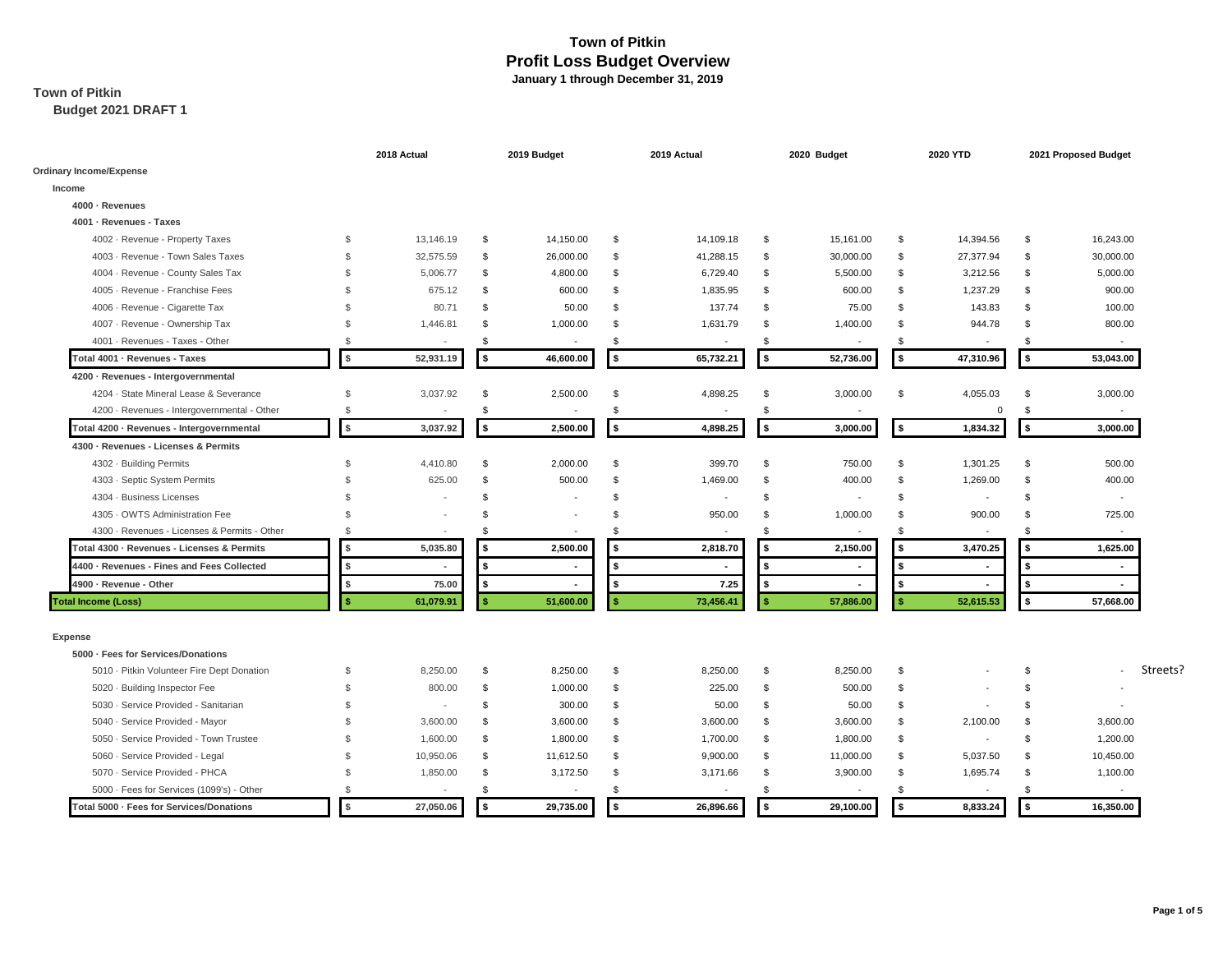|                                            |                | 2018 Actual              | 2019 Budget                    |                | 2019 Actual              | 2020 Budget        |                | 2020 YTD             |                |  |                    | 2021 Proposed Budget     |  |
|--------------------------------------------|----------------|--------------------------|--------------------------------|----------------|--------------------------|--------------------|----------------|----------------------|----------------|--|--------------------|--------------------------|--|
| 6001 · Accounting                          | \$             | 2,200.00                 | \$<br>1,550.00                 | 5              | 780.00                   | \$                 | 4,500.00       | \$                   | 4,500.00       |  | \$                 | 1,500.00                 |  |
| 6005 · Bank Service Charges                | \$             | 15.00                    | \$<br>$\sim$                   | \$             | $\blacksquare$           | \$                 | ÷.             | \$                   |                |  | \$                 | $\blacksquare$           |  |
|                                            |                |                          |                                |                |                          |                    |                |                      |                |  |                    |                          |  |
| 6015 · Dues, Fees, & Licenses              | \$             | 657.15                   | \$<br>800.00                   | \$             | 771.08                   | \$                 | 800.00         | \$                   | 797.77         |  | \$                 | 800.00                   |  |
| 6020 · Election Expenses                   | \$             | 699.73                   | \$<br>1,400.00                 | \$             | 1,158.73                 | \$                 | 700.00         | \$                   | 838.10         |  | \$                 | 900.00                   |  |
| 6100 · Insurance                           |                |                          |                                |                |                          |                    |                |                      |                |  |                    |                          |  |
| 6101 - Insurance - Worker's Comp           | \$             | 1,332.00                 | \$<br>1,333.00                 | \$             | 1,338.00                 | \$                 | 1,316.00       | \$                   | 1,316.00       |  | \$                 | 1,298.00                 |  |
| 6102 Insurance - Property & Casualty       | \$             | 2,744.25                 | \$<br>2,710.00                 | \$             | 2,709.60                 | \$                 | 3,049.17       | \$                   | 3,046.72       |  | \$                 | 3,080.69                 |  |
| 6103 - Insurance - Other                   | $$\mathbb{S}$$ | $\overline{\phantom{a}}$ | \$<br>100.00                   | \$             | 93.50                    | \$                 | 100.00         | \$                   | 71.50          |  | \$                 | 100.00                   |  |
| Total 6100 · Insurance                     | $$$            | 4,076.25                 | \$<br>4,143.00                 | $\pmb{\$}$     | 4,141.10                 | \$                 | 4,465.17       | \$                   | 4,434.22       |  | \$                 | 4,478.69                 |  |
| 6300 · Office Supplies and Utilities       |                |                          |                                |                |                          |                    |                |                      |                |  |                    |                          |  |
| 6301 - Utilities - phone                   | \$             | $\blacksquare$           | \$                             | \$             |                          | \$                 | 600.00         | \$                   | 189.66         |  | \$                 | 385.00                   |  |
| 6302 · Supplies and Postage                | \$             | 366.40                   | \$<br>800.00                   | \$             | 489.26                   | \$                 | 600.00         | \$                   | 611.16         |  | \$                 | 600.00                   |  |
| 6303 Office Supplies - Other               | \$             | $\sim$                   | \$<br>$\overline{\phantom{a}}$ | \$             | $\overline{\phantom{a}}$ |                    |                | \$                   | 25.00          |  | \$                 | 200.00                   |  |
| Total 6300 · Office Supplies and Utilities | $\sqrt{2}$     | 366.40                   | \$<br>800.00                   | $\sqrt{2}$     | 489.26                   | \$                 | 1,200.00       | $\sqrt{2}$           | 825.82         |  | $\sqrt{2}$         | 1,185.00                 |  |
| 6500 · Payroll Tax Expense                 |                |                          |                                |                |                          |                    |                |                      |                |  |                    |                          |  |
| 6510 - FICA & Medicare Expense             | \$             | 1,157.80                 | \$<br>1,000.00                 | \$             | 807.67                   | \$                 | 1,000.00       | \$                   | 527.70         |  | \$                 | 1,000.00                 |  |
| 6520 · Colorado Unemployment Expense       | \$             | 29.24                    | \$<br>40.00                    | \$             | 31.30                    | \$                 | 40.00          | \$                   | 24.20          |  | \$                 | 40.00                    |  |
| 6530 - Federal Unemployment Expense        | \$             | $\overline{\phantom{a}}$ | \$<br>$\overline{\phantom{a}}$ | \$             |                          | \$                 | $\blacksquare$ | \$                   |                |  | \$                 | $\overline{\phantom{a}}$ |  |
| 6540 · Payroll Tax Expense - Other         | \$             |                          | \$                             | -\$            |                          | \$                 |                | \$                   |                |  | \$                 |                          |  |
| Total 6500 · Payroll Tax Expense           | \$             | 1,187.04                 | \$<br>1,040.00                 | $\sqrt{2}$     | 838.97                   | \$                 | 1,040.00       | \$                   | 551.90         |  | \$                 | 1,040.00                 |  |
| 6580 - Public Works                        | \$             | 1,800.00                 | \$<br>850.00                   | 5              | 832.50                   | \$                 | 750.00         | $\sqrt{2}$           | $\overline{a}$ |  | \$                 | 400.00                   |  |
|                                            |                |                          |                                |                |                          |                    |                |                      |                |  |                    |                          |  |
| 6600 · Publishing & Recording Costs        | $\sqrt{2}$     | 267.30                   | \$<br>300.00                   | $\sqrt{2}$     | 197.26                   | \$                 | 200.00         | $\sqrt{2}$           | 30.59          |  | $\sqrt{2}$         | 200.00                   |  |
| 6700 - Repairs & Maintenance               |                |                          |                                |                |                          |                    |                |                      |                |  |                    |                          |  |
| 6701 · Repairs & Maintenance - General     | $$\mathbb{S}$$ | 300.00                   | \$                             | \$             |                          | \$                 |                | \$                   |                |  | \$                 |                          |  |
| Total 6700 · Repairs & Maintenance         | $\pmb{\$}$     | 300.00                   | \$<br>$\blacksquare$           | $\pmb{\$}$     |                          | $\pmb{\mathsf{s}}$ |                | $\pmb{\mathfrak{s}}$ |                |  | $\pmb{\mathsf{s}}$ |                          |  |
| $6900 \cdot Wages$                         |                |                          |                                |                |                          |                    |                |                      |                |  |                    |                          |  |
| 6900.1 · Wages - Town Clerk                | \$             | 12,605.40                | \$<br>10,558.00                | \$             | 10,557.60                | \$                 | 9,800.00       | \$                   | 6,865.00       |  | \$                 | 10,000.00                |  |
| Total 6900 · Wages                         | $\pmb{\$}$     | 12,605.40                | \$<br>10,558.00                | $$\mathbb{S}$$ | 10,557.60                | \$                 | 9,800.00       | $\pmb{\$}$           | 6,865.00       |  | $$\mathbb{S}$$     | 10,000.00                |  |
| 6950 · Zoning Expenses                     | \$             |                          | \$<br>100.00                   | \$             |                          | - \$               | 300.00         | \$                   |                |  |                    | 100.00                   |  |
| 6960 - Environmental Health                | \$             |                          | \$<br>$\blacksquare$           | \$             | 63.38                    | \$                 | 100.00         | \$                   | 95.55          |  | \$                 | 150.00                   |  |
|                                            |                |                          |                                |                |                          |                    |                |                      |                |  |                    |                          |  |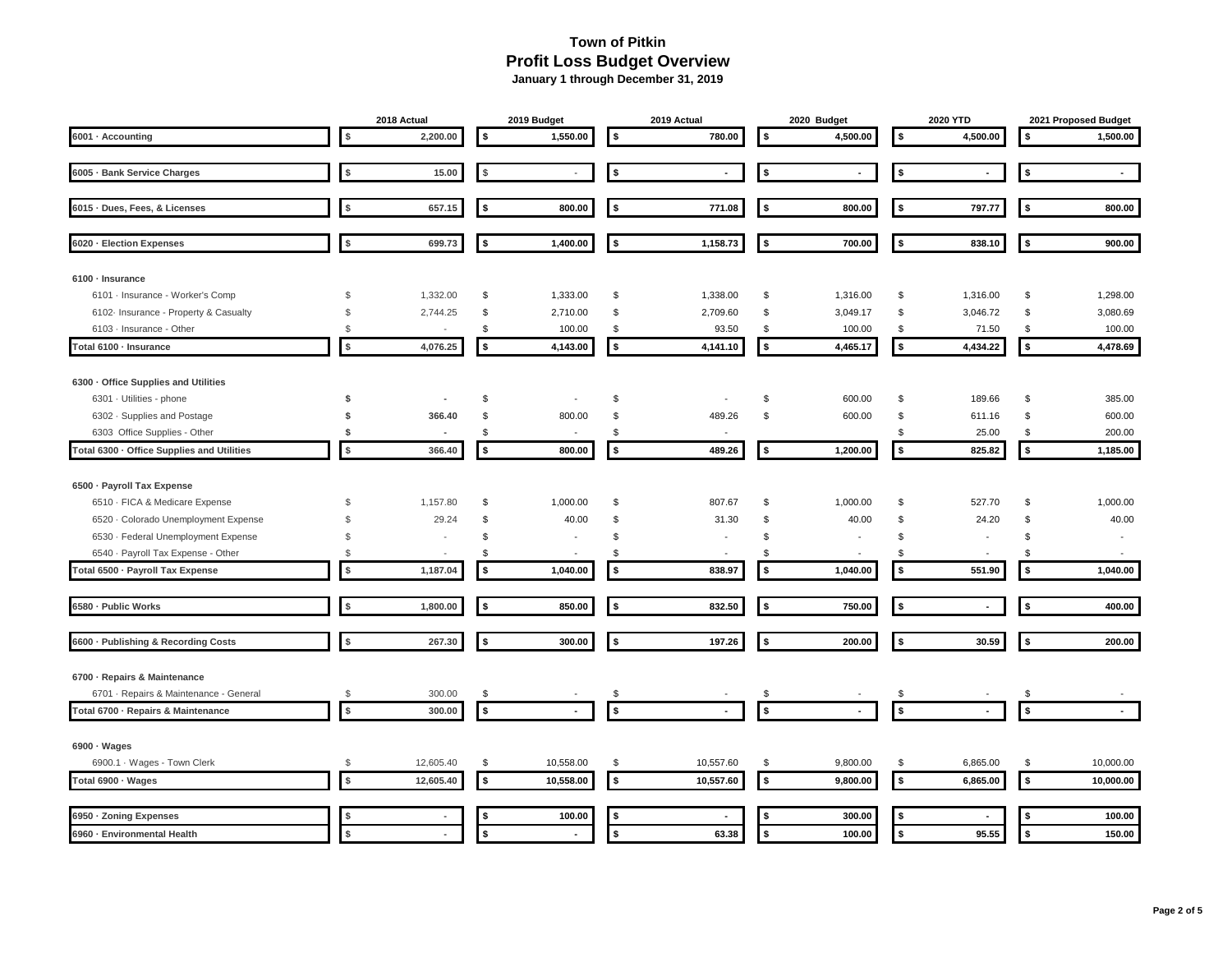|                                               |                | 2018 Actual              |              | 2019 Budget    |                    | 2019 Actual              |                | 2020 Budget              | 2020 YTD           | 2021 Proposed Budget |                |               |  |  |
|-----------------------------------------------|----------------|--------------------------|--------------|----------------|--------------------|--------------------------|----------------|--------------------------|--------------------|----------------------|----------------|---------------|--|--|
| 6700 · Expenses - Misc                        |                |                          |              |                |                    |                          |                |                          |                    |                      |                |               |  |  |
| 6710 · Mayor Manager meeting                  | \$             |                          | \$           |                | \$                 | $\blacksquare$           | Ŝ.             |                          | \$                 | \$                   | 250.00         |               |  |  |
| Total 6700 · Expenses - Misc                  | \$             | $\overline{\phantom{a}}$ | \$           | ÷              | $\mathbf{\hat{z}}$ | $\sim$                   |                | $\sim$                   | \$                 | \$                   | 250.00         |               |  |  |
| <b>Total Expense</b>                          | S              | 51,224.33                | $\mathbf{s}$ | 50,476.00      | s.                 | 46,726.54                |                | 52,955.17                | \$<br>27,772.19    | $\mathbf{s}$         | 37,353.69      |               |  |  |
| Net Ordinary Income (Loss) before interest    |                | 9,855.58                 |              | 1,124.00       |                    | 26,729.87                |                | 4,930.83                 | 24,843.34          |                      | 20,314.31      |               |  |  |
| 95100 · Fund - Streets                        |                |                          |              |                |                    |                          |                |                          |                    |                      |                |               |  |  |
| 5110 · Fund - Streets - Revenues              |                |                          |              |                |                    |                          |                |                          |                    |                      |                |               |  |  |
| 5110.1 · Streets - From Fund Equity           | \$             | (11, 259.00)             | \$           | (17, 531.00)   | \$                 | (17,531.00)              | \$             | (18, 190.00)             | \$<br>(18, 190.00) | \$                   | (10,000.00)    |               |  |  |
| 5110.2 · Streets - HUTF Income                | $\mathfrak{S}$ | (12, 105.35)             | \$           | (10,000.00)    | \$                 | (13, 385.32)             | \$             | (10,500.00)              | \$<br>(8,253.60)   | \$                   | (8,957.00)     |               |  |  |
| 5110.3 · Streets - Property Tax Income        | \$             | (3,967.00)               | \$           | (3,995.00)     | \$                 | (3,995.00)               | \$             | (3,799.00)               | \$<br>(3,799.00)   | \$                   | (3,853.00)     |               |  |  |
| 5110.4 · Streets - License Revenue            | \$             | (904.75)                 | \$           | (300.00)       | \$                 | (913.30)                 | \$             | (800.00)                 | \$<br>(485.67)     | \$                   | (642.00)       |               |  |  |
| 5110.5 · Streets - From General Fund          | \$             | (14,800.00)              | \$           |                | \$                 | $\sim$                   | \$             | (3,711.00)               | \$<br>(3,711.00)   | \$                   | $\overline{a}$ |               |  |  |
| 5110.6 · Streets - Other Income               | \$             | (284.42)                 | \$           | ÷              | \$                 | (2,995.41)               | \$             | $\overline{\phantom{a}}$ | \$<br>(175.00)     | \$                   | $\sim$         | 1% sales tax? |  |  |
| Total 5110 · Fund - Streets - Revenues        | $\sqrt{2}$     | (43, 320.52)             | \$           | (31, 826.00)   | 5                  | (38, 820.03)             | $\sqrt{2}$     | (37,000.00)              | \$<br>(34, 614.27) | $\sqrt{2}$           | (23, 452.00)   |               |  |  |
| 5160 · Fund - Streets - Expenses              |                |                          |              |                |                    |                          |                |                          |                    |                      |                |               |  |  |
| 5160.1 · Streets - Maintenance Expenses       | \$             | 3.828.54                 | \$           | 5,789.59       | \$                 | 2.737.46                 | \$             | 8,000.00                 | \$<br>6.563.81     | \$                   | 4.025.00       |               |  |  |
| 5160.2 · Streets - Snow Plowing Expense       | $\mathfrak{L}$ | 7,815.93                 | \$           | 20,635.00      | \$                 | 20,634.25                | \$             | 28,000.00                | \$<br>11,438.00    | \$                   | 30,396.00      |               |  |  |
| 5160.3 · Streets - Ditches Expenses           | \$             | 447.02                   | \$           | 2,326.00       | \$                 | 400.00                   | \$             | 1,000.00                 | \$<br>104.35       | \$                   | 400.00         |               |  |  |
| 5160.4 - Streets - Improve and Open           | \$             | 2,069.44                 | \$           | $\blacksquare$ | \$                 | $\overline{\phantom{a}}$ | \$             |                          | \$                 | \$                   |                |               |  |  |
| 5160.6 · Fund - Streets - Expenses - Other    | $\mathfrak{S}$ | $\overline{\phantom{a}}$ | \$           | 2,989.41       | \$                 | 3,100.56                 | \$             |                          | \$                 | \$.                  |                |               |  |  |
| Total 5160 · Fund - Streets - Expenses        | \$             | 14,160.93                | \$           | 31,740.00      | 5                  | 26,872.27                |                | 37,000.00                | \$<br>18,106.16    | \$                   | 34,821.00      |               |  |  |
| Total 5100 · Fund - Streets                   | $\mathbf{s}$   | (29, 159.59)             | \$           | (86.00)        | $\sim$             | (11, 947.76)             | \$             |                          | \$<br>(16, 508.11) | $\mathbf{s}$         | 11,369.00      | <b>NO</b>     |  |  |
| 5200 - Fund - Town Hall                       |                |                          |              |                |                    |                          |                |                          |                    |                      |                |               |  |  |
| 5210 · Fund - Town Hall Revenues              |                |                          |              |                |                    |                          |                |                          |                    |                      |                |               |  |  |
| 5210.1 · Town Hall - From Fund Equity         | \$             | (37, 833.00)             | \$           | $\blacksquare$ | \$                 |                          | \$             |                          | \$                 | \$                   | (11, 852.00)   |               |  |  |
| 5210.2 · Town Hall - Property Tax Income      | \$             | (3,967.00)               | \$           | (3,995.00)     | \$                 | (3,995.00)               | \$             | (3,799.00)               | \$<br>(3,799.00)   | \$                   | (3,854.00)     |               |  |  |
| 5210.3 · Town Hall - Fundraising Income       | \$             | (736.00)                 | \$           | (800.00)       | \$                 |                          | \$             |                          | \$                 | \$                   |                |               |  |  |
| 5210.4 · Town Hall - Donations                | \$             | (75.00)                  | \$           | $\blacksquare$ | \$                 | (826.00)                 | \$             |                          | \$                 | \$                   |                |               |  |  |
| 5210.5 · Town Hall - From General Fund        | \$             | (2,601.00)               | \$           | (2,000.00)     | \$                 | (2,000.00)               | \$             | (3,900.00)               | \$<br>(3,900.00)   | \$                   |                |               |  |  |
| 5210.6 · Town Hall - Other Income             | \$             | (2, 199.54)              | \$           | (350.00)       | \$                 | $\blacksquare$           | \$             |                          | \$                 | \$                   |                |               |  |  |
| 5210.7 · Town Hall - From Capital Improv Fund | \$             |                          | \$           |                | \$                 | $\blacksquare$           | $\mathfrak{L}$ |                          | \$                 | \$                   |                |               |  |  |
| Total 5210 · Fund - Town Hall Revenues        | $\sqrt{3}$     | (47, 411.54)             | \$           | (7, 145.00)    | 5                  | (6,821.00)               | $\sqrt{2}$     | (7,699.00)               | \$<br>(7,699.00)   | $\overline{\bullet}$ | (15,706.00)    |               |  |  |
| 5260 · Fund - Town Hall Expenses              |                |                          |              |                |                    |                          |                |                          |                    |                      |                |               |  |  |
| 5260.1 · Town Hall - Repairs/Maintenance      | \$             | 58.28                    | \$           | 300.00         | \$                 | 70.98                    | $\mathfrak{L}$ |                          | \$                 | \$                   | 7.871.00       |               |  |  |
| 5260.2 · Town Hall - Utilities                | \$             | 1,595.67                 | \$           | 1,000.00       | \$                 | 433.15                   | \$             | 1,000.00                 | \$<br>275.80       | \$                   | 1,000.00       |               |  |  |
| 5260.3 · Town Hall - Fundraising Exp          | \$             | 400.00                   | \$           | 400.00         | \$                 | ÷,                       | \$             |                          | \$                 | \$                   |                |               |  |  |
| 5260.4 · Town Hall - Capital Improvement      | \$             | 45,642.50                | \$           | 3,350.00       | \$                 |                          | -S             | 5,000.00                 | \$                 | \$                   | 7,029.00       |               |  |  |
| Total 5260 · Fund - Town Hall Expenses        | $\frac{1}{2}$  | 47,696.45                | \$           | 5,050.00       | <b>S</b>           | 504.13                   | - \$           | 6,000.00                 | \$<br>275.80       | <b>S</b>             | 15.900.00      |               |  |  |
| Total 5200 · Fund - Town Hall                 | $$\mathsf{s}$$ | 284.91                   | \$           | (2,095.00)     | $\sqrt{2}$         | (6, 316.87)              | \$             | (1,699.00)               | \$<br>(7, 423.20)  | \$                   | 194.00         |               |  |  |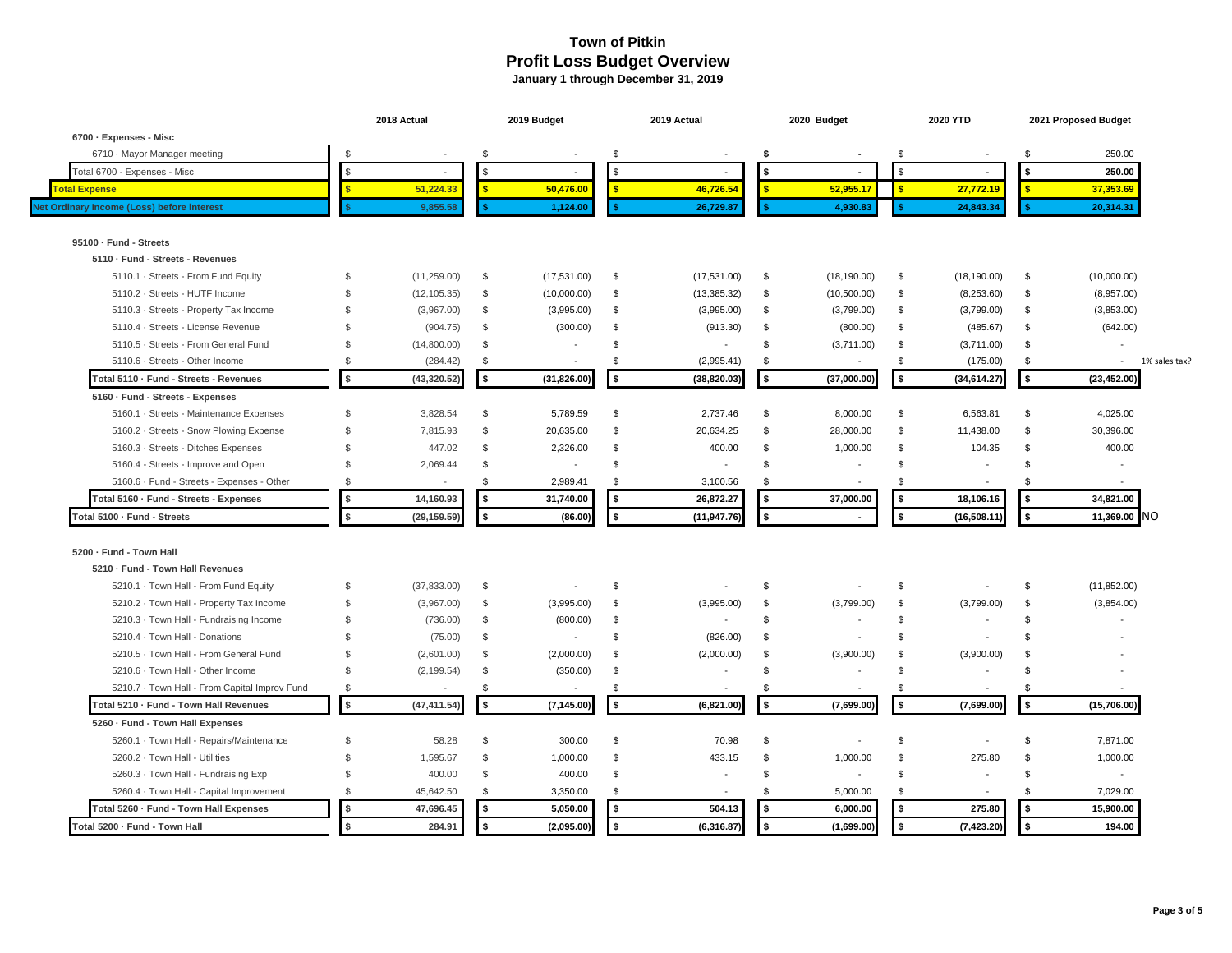|                                              |                | 2018 Actual              |                | 2019 Budget              |     | 2019 Actual              |               | 2020 Budget              |                | 2020 YTD   | 2021 Proposed Budget |                          |  |
|----------------------------------------------|----------------|--------------------------|----------------|--------------------------|-----|--------------------------|---------------|--------------------------|----------------|------------|----------------------|--------------------------|--|
| 5300 · Fund - Parks and Recreation           |                |                          |                |                          |     |                          |               |                          |                |            |                      |                          |  |
| 5310 · Parks and Recreation Revenues         |                |                          |                |                          |     |                          |               |                          |                |            |                      |                          |  |
| 5310.1 · Parks & Rec - From Fund Equity      | \$             | (2,000.00)               | \$.            | (2,000.00)               | \$  | (2,000.00)               | -S            | (2,000.00)               | \$             | (2,000.00) | \$                   | (2,000.00)               |  |
| 5310.2 · Parks & Rec - From CTF Equity       | \$             |                          | $\mathfrak{L}$ |                          | \$  |                          | <sup>\$</sup> |                          | $\mathfrak{L}$ |            | \$                   |                          |  |
| 5310.3 - Parks & Rec - Fundraising           | \$             |                          |                |                          |     |                          | £.            |                          |                |            |                      |                          |  |
| 5310.4 · Parks & Rec - Grant Income          | $\mathfrak{L}$ |                          |                |                          |     |                          |               |                          |                |            |                      |                          |  |
| 5310.5 · Parks & Rec - From General Fund     | \$             |                          |                |                          |     |                          |               |                          |                |            |                      |                          |  |
| 5310.6 · Parks & Rec - Other Income          | \$             | $\overline{\phantom{a}}$ |                |                          |     | $\overline{\phantom{a}}$ |               |                          |                |            | \$                   |                          |  |
| Total 5310 · Parks and Recreation Revenues   | \$             | (2,000.00)               | \$             | (2,000.00)               | 5   | (2,000.00)               | \$            | (2,000.00)               | \$             | (2,000.00) | $\sim$               | (2,000.00)               |  |
| 5360 - Parks & Recreation Expenses           |                |                          |                |                          |     |                          |               |                          |                |            |                      |                          |  |
| 5360.1 · Parks & Rec - Maintenance           | \$             | 181.92                   | \$.            | 200.00                   | \$  |                          |               | 200.00                   |                |            | S.                   | 200.00                   |  |
| 5360.2 · Parks & Rec - New Equipment         | \$             |                          | \$.            | 1,800.00                 | \$  | 172.08                   | £.            | 1,800.00                 |                |            | \$                   | 1,800.00                 |  |
| 5360.3 · Parks & Rec - Fundraiser Exp        | \$             |                          |                |                          | £.  |                          | \$.           |                          |                |            |                      | $\overline{\phantom{a}}$ |  |
| 5360.6 · Parks & Recreation Expenses - Other | \$             | $\overline{\phantom{a}}$ |                |                          | £.  |                          | £.            |                          |                |            | \$.                  |                          |  |
| Total 5360 · Parks & Recreation Expenses     | $\sqrt{3}$     | 181.92                   | \$             | 2,000.00                 | \$  | 172.08                   | -\$           | 2,000.00                 | \$             |            | \$                   | 2,000.00                 |  |
| Total 5300 · Fund - Parks and Recreation     | \$             | (1,818.08)               | \$             |                          | ŝ.  | (1,827.92)               | \$            |                          | \$             | (2,000.00) | \$                   |                          |  |
| 5400 - Fund - Cemetery                       |                |                          |                |                          |     |                          |               |                          |                |            |                      |                          |  |
| 5410 · Fund - Cemetery Revenue               |                |                          |                |                          |     |                          |               |                          |                |            |                      |                          |  |
| 5410.1 · Cemetery - From Fund Equity         | \$             | (800.00)                 | \$             | (800.00)                 | \$  | (800.00)                 | -S            | (1,800.00)               | - \$           | (1,800.00) | \$                   | (2,000.00)               |  |
| 5410.2 · Cemetery - Plot Sales               | \$             | (200.00)                 | \$             | (200.00)                 | \$  | (350.00)                 | $\mathcal{S}$ | (200.00)                 | \$             | (250.00)   | \$                   |                          |  |
| 5410.3 · Cemetery - Plaque Sales             |                |                          | \$.            |                          | £.  | (120.00)                 | -\$           | (4,000.00)               | \$             | 1,000.00   | \$                   |                          |  |
| 5410.6 · Fund - Cemetery Revenue - Other     | \$             | $\overline{\phantom{a}}$ |                | $\overline{\phantom{a}}$ | £.  | $\overline{\phantom{a}}$ | \$.           | $\overline{\phantom{a}}$ | \$             | $\sim$     | \$                   |                          |  |
| Total 5410 · Fund - Cemetery Revenue         | \$             | (1,000.00)               | \$             | (1,000.00)               | 5   | (1, 270.00)              | \$            | (6,000.00)               | \$             | (1,050.00) | l \$                 | (2,000.00)               |  |
| 5460 · Fund - Cemetery Expenses              |                |                          |                |                          |     |                          |               |                          |                |            |                      |                          |  |
| 5460.1 · Cemetery - Maintenance              | \$             | 907.84                   | \$             | 1,000.00                 | \$. | 864.90                   | -S            | 2,000.00                 | \$             |            | \$                   | 2,000.00                 |  |
| 5460.2 · Cemetery - Capital Improvements     | \$             |                          | -S             |                          |     |                          | -\$           | 1,600.00                 | - \$           |            | \$                   |                          |  |
| 5460.6 · Fund - Cemetery Expenses - Other    | \$             | $\overline{\phantom{a}}$ | \$             |                          | \$  | $\overline{\phantom{a}}$ | \$            | 1,650.00                 | \$             | 304.00     | \$                   |                          |  |
| Total 5460 · Fund - Cemetery Expenses        | \$             | 907.84                   | \$             | 1,000.00                 | 5   | 864.90                   | -\$           | 5,250.00                 | \$             | 304.00     | \$                   | 2,000.00                 |  |
| Total 5400 · Fund - Cemetery                 | \$             | (92.16)                  | \$             |                          | \$  | (405.10)                 | \$            | (750.00)                 | \$             | (746.00)   | \$                   | $\sim$                   |  |